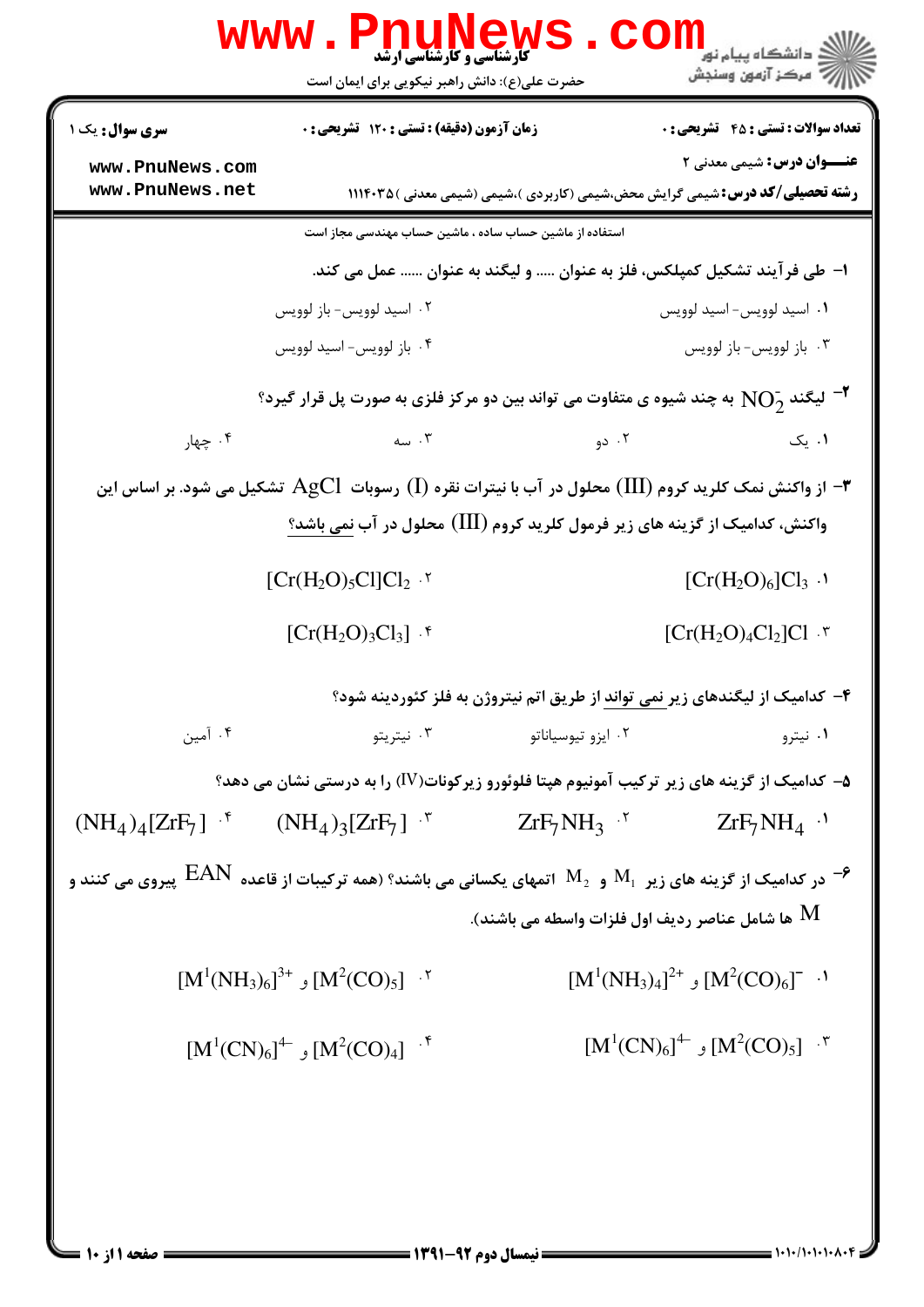|                                                                      | WWW . F<br><b>کارشناسی و کارشناسی ارشد</b><br>حضرت علی(ع): دانش راهبر نیکویی برای ایمان است                                                                                                                                                                                                    |                                                                                       | ز دانشگاه پيام نو <mark>ر</mark><br>۽ '' مرڪز آزمون وسنڊش                       |
|----------------------------------------------------------------------|------------------------------------------------------------------------------------------------------------------------------------------------------------------------------------------------------------------------------------------------------------------------------------------------|---------------------------------------------------------------------------------------|---------------------------------------------------------------------------------|
| <b>سری سوال :</b> ۱ یک<br>www.PnuNews.com<br>www.PnuNews.net         | زمان آزمون (دقیقه) : تستی : 120 تشریحی : 0                                                                                                                                                                                                                                                     | <b>رشته تحصیلی/کد درس:</b> شیمی گرایش محض،شیمی (کاربردی )،شیمی (شیمی معدنی )۱۱۱۴۰۳۵ ( | <b>تعداد سوالات : تستی : 45 گشریحی : 0</b><br><b>عنـــوان درس:</b> شیمی معدنی ۲ |
|                                                                      | ۷− کدامیک از کمپلکسها یا یون کمپلکسهای چهاروجهی زیر پارامغناطیس می باشند؟ (Be, 27C0, 28Ni, 30Znم)                                                                                                                                                                                              |                                                                                       |                                                                                 |
|                                                                      | $[Zn(NH_3)_4]^{2+}$ .                                                                                                                                                                                                                                                                          |                                                                                       | $[CoCl4]^{2-}.$                                                                 |
|                                                                      | $[Ni(CO)4]$ .*                                                                                                                                                                                                                                                                                 |                                                                                       | $[BeF_4]^{2-7}$                                                                 |
|                                                                      | یون کمپلکس $\mathrm{Pt}(\mathrm{NH}_3)_4$ ] دیامغناطیس می باشد. چه نتیجه ای در مورد هیبریداسیون آن می توان گرفت $^{-\blacklozenlo}$                                                                                                                                                            |                                                                                       | (78Pt)                                                                          |
| $d^2sp^3 \cdot$                                                      | $\mathrm{dsp}^2 \cdot$ *                                                                                                                                                                                                                                                                       | $sp^3 \cdot r$                                                                        | $sp^2 \cdot 1$                                                                  |
|                                                                      | ۹– در کدامیک از کمپلکسهای هشت وجهی زیر، تغییر لیگند می تواند شدیدترین اثر را بر اندازه ممان مغناطیسی داشته                                                                                                                                                                                     |                                                                                       | باشد؟                                                                           |
| $\left(25\text{Mn},\,27\text{Co},\,28\text{Ni},\,29\text{Cu}\right)$ |                                                                                                                                                                                                                                                                                                |                                                                                       |                                                                                 |
| $Mn^{2+} \cdot$ f                                                    | $Co^{2+} \cdot$ $\bar{v}$                                                                                                                                                                                                                                                                      | $Ni^{2+}$ $.7$                                                                        | $Cu^{2+}$ .                                                                     |
|                                                                      | با فرض اینکه کمپلکس ${\rm Hn\text{-}Mn(CO)_x}\mod 2$ از قاعده ${\rm EAN}$ پیروی می کند، فرمول این کمپلکس $^{-1}$                                                                                                                                                                               |                                                                                       | چيست؟ ( 95Mn)                                                                   |
| $Mn_2(CO)_{9}$ . f                                                   | $Mn_2(CO)_{12}$ .                                                                                                                                                                                                                                                                              | $Mn_2(CO)_8$ .                                                                        | $Mn_2(CO)_{10}$ .                                                               |
|                                                                      | ۰/۲۶۶۴ –۱۱ گرم از کمپلکس آبی $\rm Cr(III)$ با ترکیب $\rm CrCl_3.6H_2O$ ، در واکنش با مقدار اضافی محلول نیترات نقره،<br>$\,{}^1\mathrm{H},{}^{16}\mathrm{O},{}^{35.5}\mathrm{Cl},{}^{52}\mathrm{Cr},{}^{108}\mathrm{Ag}$ ، فرم کلرید نقره می دهد. فرمول آن چیست $\cdot$ /۲۸۶۷ کرم کلرید نقره می |                                                                                       |                                                                                 |
|                                                                      | $[Cr(H2O)5Cl]Cl2.H2O^{7}$                                                                                                                                                                                                                                                                      |                                                                                       | $[Cr(H2O)6]Cl3$ .                                                               |
|                                                                      | $[Cr(H2O)3Cl3].3H2O^{6}$                                                                                                                                                                                                                                                                       |                                                                                       | $[Cr(H2O)4Cl2]Cl.2H2O^{7}$                                                      |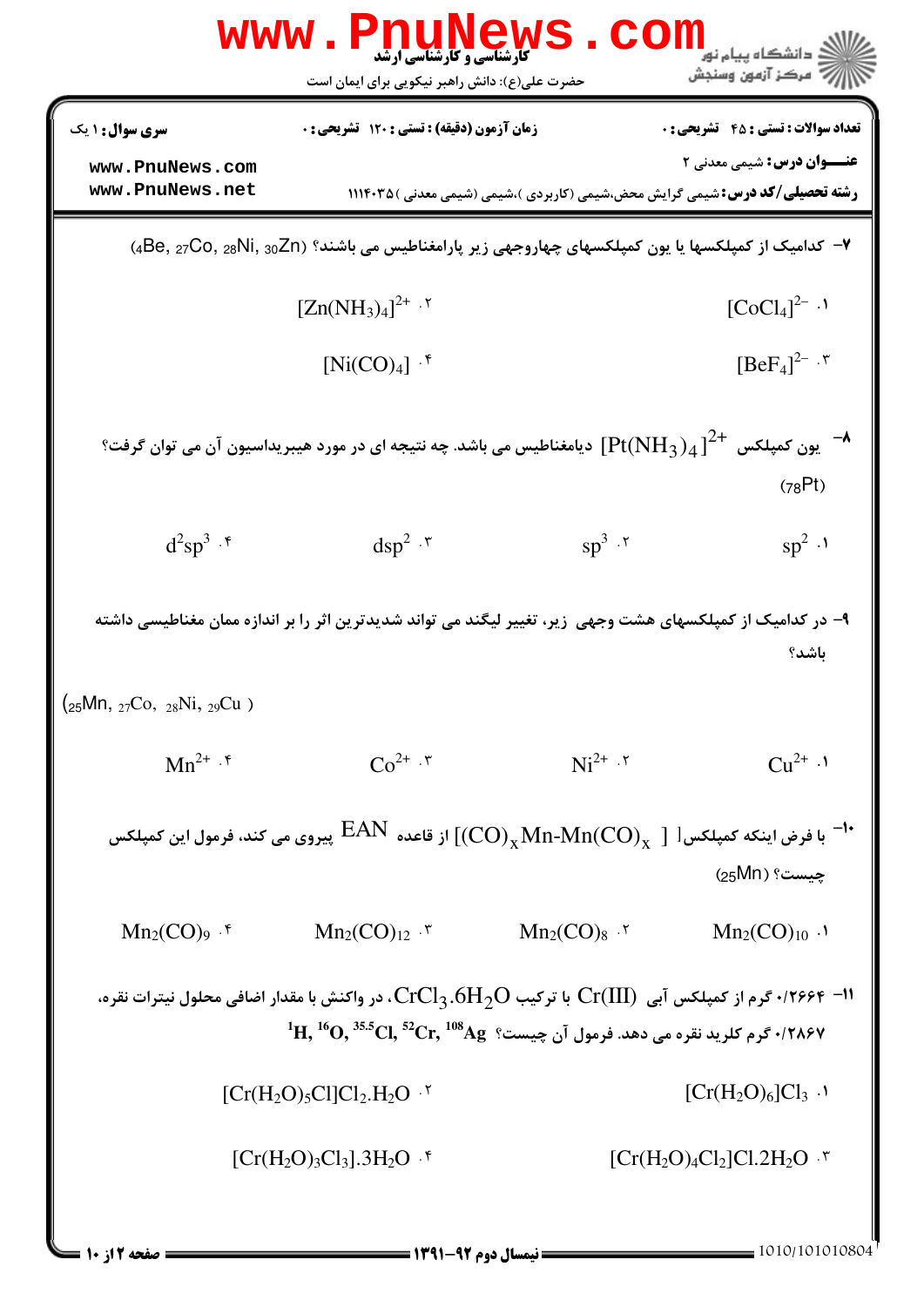|                                    | www.PnuNews<br>حضرت علی(ع): دانش راهبر نیکویی برای ایمان است | <b>COI</b><br>دانشگاه پیام نور<br>7' مرڪز آزمون وسنڊش                                                                     |
|------------------------------------|--------------------------------------------------------------|---------------------------------------------------------------------------------------------------------------------------|
| سری سوال : یک ۱                    | زمان آزمون (دقیقه) : تستی : 120 تشریحی : 0                   | <b>تعداد سوالات : تستي : 45 - تشريحي : 0</b>                                                                              |
| www.PnuNews.com<br>www.PnuNews.net |                                                              | <b>عنـــوان درس:</b> شیمی معدنی ۲<br><b>رشته تحصیلی/کد درس:</b> شیمی گرایش محض،شیمی (کاربردی )،شیمی (شیمی معدنی ) ۱۱۱۴۰۳۵ |
|                                    |                                                              | <sup>1۲ -</sup> در اثر انحراف تتراگونالی  Z-OUt  سطح انرژی کدامیک از اوربیتالها افزایش می یابد؟                           |
|                                    | $d_{xz}, d_{yz}$ .                                           | $d_{z}^{2}, d_{x-y}^{2}$ .                                                                                                |
|                                    | $d_{xy}$ , $d_{x-y}^2$ <sup>2</sup> .                        | $d_z^2$ , $d_{xz}$ . ۳                                                                                                    |
|                                    |                                                              | $\rm (27Co,\,45Rh,\,77Ir)$ حدام گزینه مقادیر م $\rm \Delta$ را به درستی نشان می دهد؟ (P                                   |
|                                    |                                                              | $[Ir(NH_3)_6]^{3+}$ > $[Rh(NH_3)_6]^{3+}$ > $[Co(NH_3)_6]^{3+}$ .                                                         |
|                                    |                                                              | $[Co(NH_3)_6]^{3+}$ > $[Rh(NH_3)_6]^{3+}$ > $[Ir(NH_3)_6]^{3+}$ . <sup>7</sup>                                            |
|                                    |                                                              | $[\text{Ir(NH3)6]3+ > [Co(NH3)6]3+ > [Rh(NH3)6]3+$                                                                        |
|                                    |                                                              | $[Rh(NH_3)_6]^{3+}$ > $[Ir(NH_3)_6]^{3+}$ > $[Co(NH_3)_6]^{3+}$ . $\frac{1}{2}$                                           |
|                                    |                                                              | در اکسید فلزی $\rm{Fe_{3}O_{4}}$ کدامیک از یونهای زیر به ترتیب از راست به چپ جایگاههای چهاروجهی و هشت وجهی را پر $^{-16}$ |
|                                    |                                                              | می کنند؟                                                                                                                  |
|                                    | $(Fe^{2+}, Fe^{3+}) - Fe^{2+}$ .                             | $(Fe^{2+}, Fe^{3+}) - Fe^{3+}$ .                                                                                          |
|                                    | $\text{Fe}^{3+}$ – $\text{Fe}^{2+}$ $\cdot$ $\text{F}$       | $\text{Fe}^{2+}$ – $\text{Fe}^{3+}$ $\cdot$ $\cdot$                                                                       |
|                                    |                                                              |                                                                                                                           |
|                                    |                                                              |                                                                                                                           |
|                                    |                                                              |                                                                                                                           |
|                                    |                                                              |                                                                                                                           |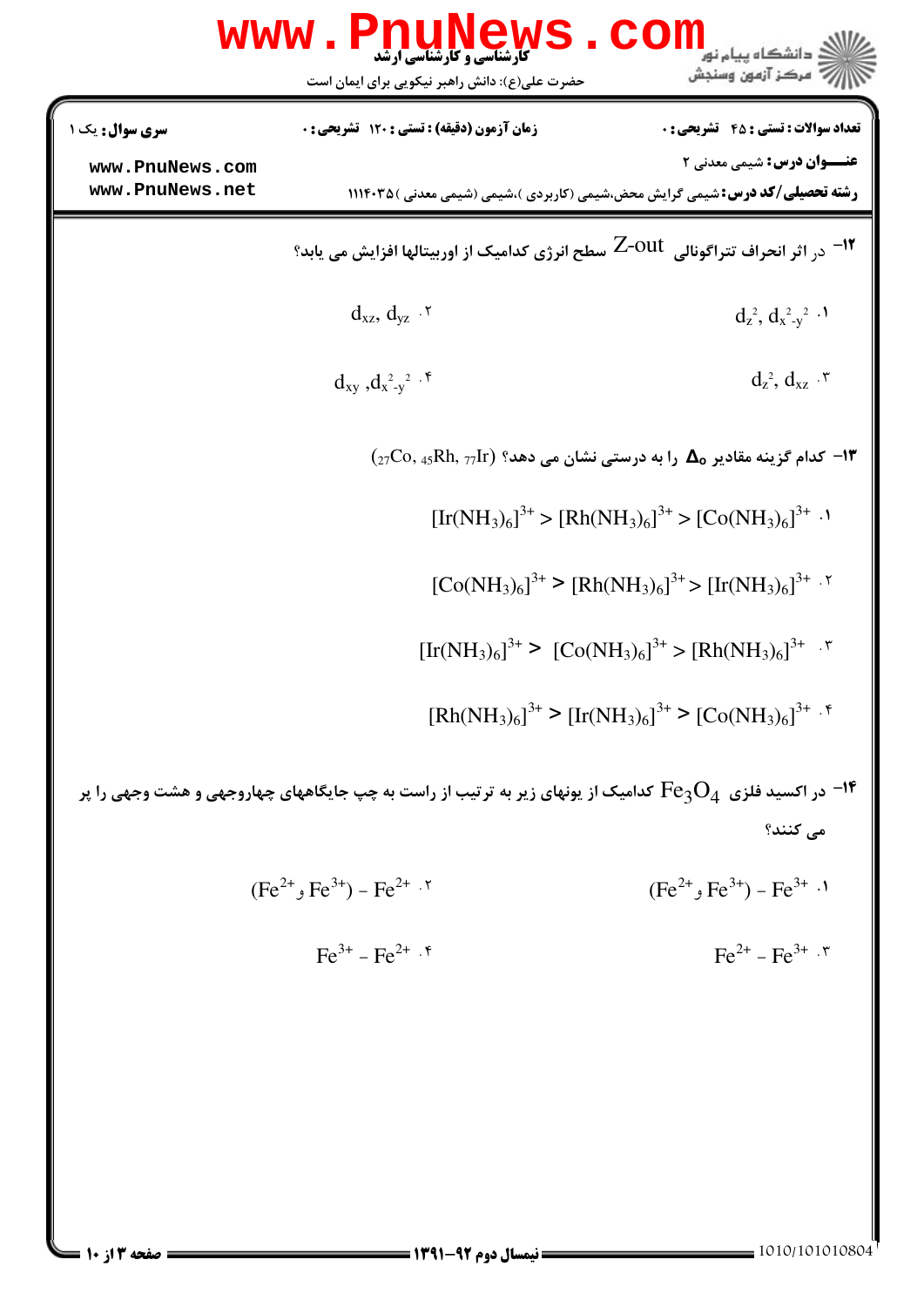|                                                        | حضرت علی(ع): دانش راهبر نیکویی برای ایمان است |                                | رُ⁄بَ ' مرڪز آزمون وسنڊش                                                                                                             |
|--------------------------------------------------------|-----------------------------------------------|--------------------------------|--------------------------------------------------------------------------------------------------------------------------------------|
| <b>سری سوال :</b> یک ۱                                 | زمان آزمون (دقیقه) : تستی : 120 تشریحی : 0    |                                | <b>تعداد سوالات : تستي : 45 - تشريحي : 0</b>                                                                                         |
| www.PnuNews.com                                        |                                               |                                | <b>عنـــوان درس:</b> شیمی معدنی ۲                                                                                                    |
| www.PnuNews.net                                        |                                               |                                | <b>رشته تحصیلی/کد درس:</b> شیمی گرایش محض،شیمی (کاربردی )،شیمی (شیمی معدنی )۱۱۱۴۰۳۵                                                  |
|                                                        |                                               |                                | 15- کدام عبارت زیر صحیح می باشد؟                                                                                                     |
|                                                        |                                               |                                | دارای ساختار هشت وجهی منتظم می باشد. $\rm M\,nF_{\rm 2}$                                                                             |
|                                                        |                                               |                                | دارای ساختار انحراف $\Gamma$ - in است. $\mathrm{CrF}_2$ است $^\mathrm{r}$                                                            |
|                                                        |                                               |                                | دارای ساختار انحراف $\,$ - in کمپلکس $\,$ Cu $\rm F_{2}$ است $\,$ $\,$ $\,$                                                          |
|                                                        |                                               |                                | ۰۴ هیچکدام                                                                                                                           |
|                                                        |                                               |                                | $\rm \Lambda_{26}$ Fe, 44Ru) حدامیک از کمپلکسهای زیر بیشترین مقدار م $\rm \Delta_{0}$ را دارد؟ $\rm F$ e, 44Ru)                      |
|                                                        |                                               |                                |                                                                                                                                      |
|                                                        | [Ru(CN) <sub>6</sub> ] <sup>3–7</sup>         |                                | $[Fe(H2O)6]2+$ .                                                                                                                     |
|                                                        | $[Fe(NH_3)_6]^{3+}$ . $\lceil$                |                                | [Fe(CN) <sub>6</sub> ] <sup>2–.7</sup>                                                                                               |
|                                                        |                                               |                                | لا - سه نوار جذبی مشاهده شده در طول موجهای س $\mathop{\wedge}^{\circ}$ ۴۰۰۰ و سم ۳۹۲۰ و ۵۹۰۰ به ترتیب از راست به چپ مربوط به $^{-1}$ |
|                                                        |                                               |                                | کدامیک از کمپلکسهای زیر است؟                                                                                                         |
| $[TiF_6]^{3-} - [Ti(H_2O)_6]^{3+} - [Ti(CN)_6]^{3-}$ . |                                               |                                | $[Ti(H_2O)_6]^{3+} - [TiF_6]^{3-} - [Ti(CN)_6]^{3-}$ .                                                                               |
| $[Ti(CN)6]3- - [TiF6]3- - [Ti(H2O)6]3+$                |                                               |                                | $[TiF_6]^{3-} - [Ti(CN)_6]^{3-} - [Ti(H_2O)_6]^{3+}$ .                                                                               |
|                                                        |                                               |                                | ۱۸– شدت انتقالات d→d در کدامیک از تقارنهای زیر با فرض تک دندانه و یکسان بودن لیگندها، نسبت به بقیه قوی تر                            |
|                                                        |                                               |                                | است؟                                                                                                                                 |
|                                                        | ۰۲ مسطح مربعی<br>۰۴ هشت وجهي                  |                                | ۰۱ مکعبی<br>۰۳ چهاروجهي                                                                                                              |
|                                                        |                                               |                                |                                                                                                                                      |
|                                                        |                                               |                                | (24Cr) برای یون کمپلکس $\mathrm{Cr}(\mathrm{NH}_3)_6$ ] کدامیک از انتقالات زیر قابل پیش بینی است؟ (24Cr) برای یون کمپلکس             |
| ${}^4A_{2g} \rightarrow {}^4T_{2g}$ . $\gamma$         | ${}^4A_2 \rightarrow {}^2T_1$ .               | ${}^4T_1\rightarrow {}^4A_2$ . | ${}^{2}T_{2g} \rightarrow {}^{2}A_{2g}$ .                                                                                            |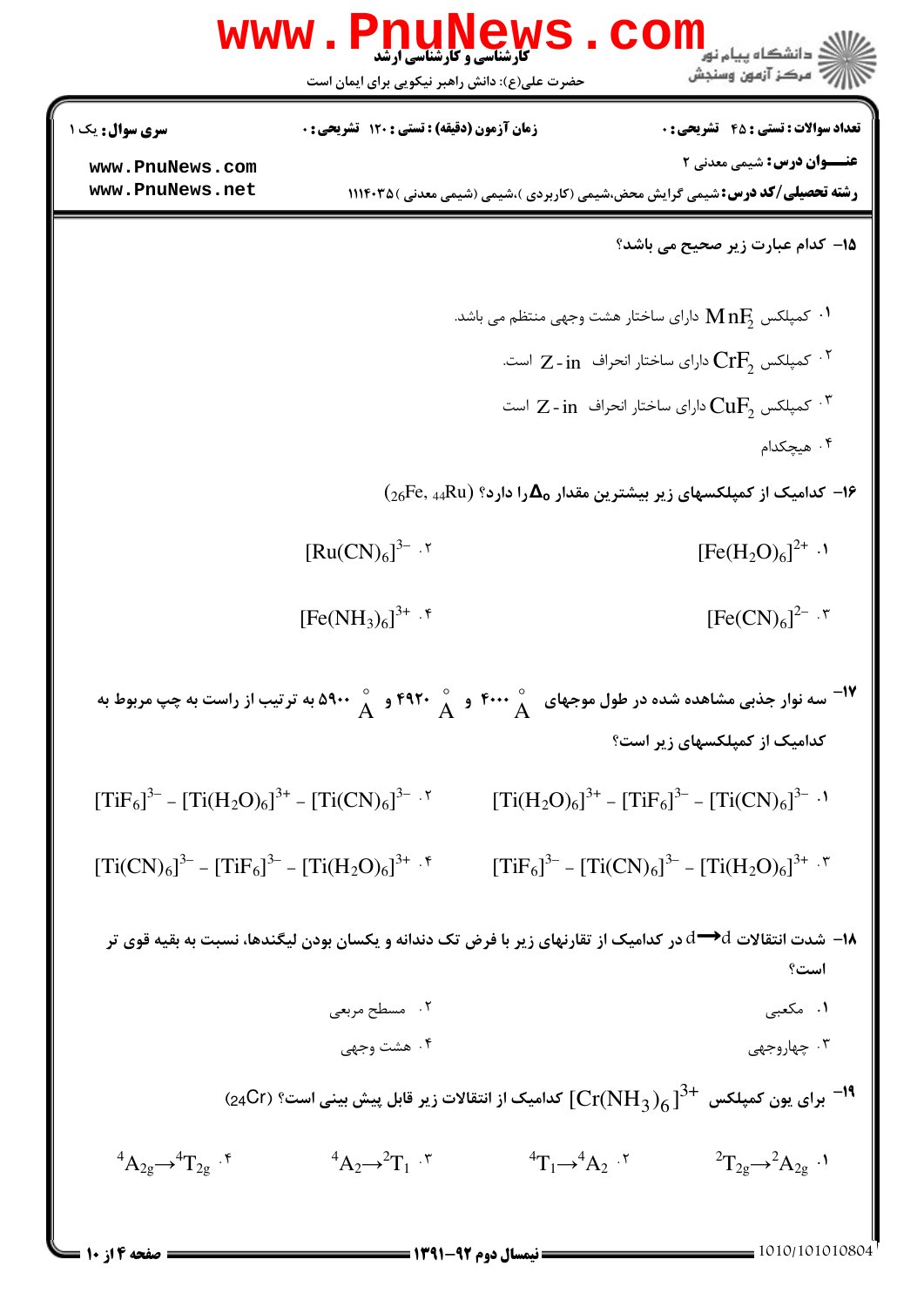|                                    | www.PnuNews.com<br><b>5 کارشناسی و کارشناسی ارشد</b><br>حضرت علی(ع): دانش راهبر نیکویی برای ایمان است                                 |                                                                                      | دانشگاه پیام نور <mark>۱.</mark><br>گ<br><i>إل<sup>7</sup> مرڪ</i> ز آزمون وسنڊش |
|------------------------------------|---------------------------------------------------------------------------------------------------------------------------------------|--------------------------------------------------------------------------------------|----------------------------------------------------------------------------------|
| <b>سری سوال :</b> یک ۱             | <b>زمان آزمون (دقیقه) : تستی : 120 تشریحی : 0</b>                                                                                     |                                                                                      | <b>تعداد سوالات : تستی : 45 ۔ تشریحی : 0</b>                                     |
| www.PnuNews.com<br>www.PnuNews.net |                                                                                                                                       | <b>رشته تحصیلی/کد درس:</b> شیمی گرایش محض،شیمی (کاربردی )،شیمی (شیمی معدنی ) ۱۱۱۴۰۳۵ | <b>عنـــوان درس:</b> شیمی معدنی ۲                                                |
|                                    | در طیف جذبی کمپلکس $[\text{V}(\text{H}_{\,2}\text{O})_{6}]^{3+}$ کدامیک از انتقالات زیر در طول موج کمتری اتفاق می افتد؟ $\text{-}$ ۲۰ |                                                                                      |                                                                                  |
|                                    | ${}^{3}T_{1g}(F) \rightarrow {}^{3}A_{2g}$ .                                                                                          |                                                                                      | ${}^{3}T_{1g}(F) \rightarrow {}^{3}T_{2g}$ .                                     |
|                                    | ۰ <sup>۴</sup> قابل پیش بینی نمی باشد.                                                                                                |                                                                                      | ${}^{3}T_{1g}(F) \rightarrow {}^{3}T_{1g}(P)$ .                                  |
|                                    | $\rm (27^{{\rm Co}})$ چند انتقال الكترونى اسپين مجاز براى يون كمپلكس $\rm ^{2+}$ ل $\rm Co(H_2O)_6$ آقابل انتظار است؟ $\rm ^{3}$      |                                                                                      |                                                                                  |
| ۰۴ سه                              | ۰۳ دو $\cdot$                                                                                                                         | ۰۲ یک                                                                                | ۰۱ صفر                                                                           |
|                                    | ۲۲− درکدامیک ازکمپلکسهای فلزی حاوی لیگندهای زیر انتقالات الکترونی M→L صورت نمی گیرد؟                                                  |                                                                                      |                                                                                  |
| ۰۴ - فنانترولين                    | $CO \cdot r$                                                                                                                          | $Q^{2-.7}$                                                                           | $CN^{-1}$                                                                        |
|                                    | $\rm (158\,Mn)$ "هقدار صحیح 48 برای $\rm K_2[Mn(H_2O)_6]$ در کدام گزینه آمده است "                                                    |                                                                                      |                                                                                  |
| BM $4.9 \cdot$ $\epsilon$          | <b>BM</b> 1.73 $\cdot$ $\cdot$                                                                                                        | <b>BM</b> 3.87 .                                                                     | BM 5.9 .                                                                         |
|                                    | پایداری کمپلکس با یک لیگند معین برای یون های فلزی $\rm{K^+,\,Na^+,\,Na^+,\,Na^+}$ چگونه تغییر می کند؟ "                               |                                                                                      |                                                                                  |
|                                    | $K^+$ > $Na^+$ > $Li^+$ . <sup>5</sup>                                                                                                |                                                                                      | $Li^{\dagger} > Na^{\dagger} > K^{\dagger}$ <sup>.1</sup>                        |
|                                    | $K^+ > Li^+ > Na^+$ . f                                                                                                               |                                                                                      | $Li^+ \sim Na^+ \sim K^+$ .                                                      |
|                                    | $(HOOCCH2)2N-(CH2)n-N(CH2COOH)2$                                                                                                      | <b>۲۵-</b> برای ایجاد حداکثر پایداری در کمپلکس زیر، n چه عددی می تواند باشد؟         |                                                                                  |
| ۰۴ چهار                            | ۰۳ سه                                                                                                                                 | ۰۲ دو                                                                                | ۰۱ یک                                                                            |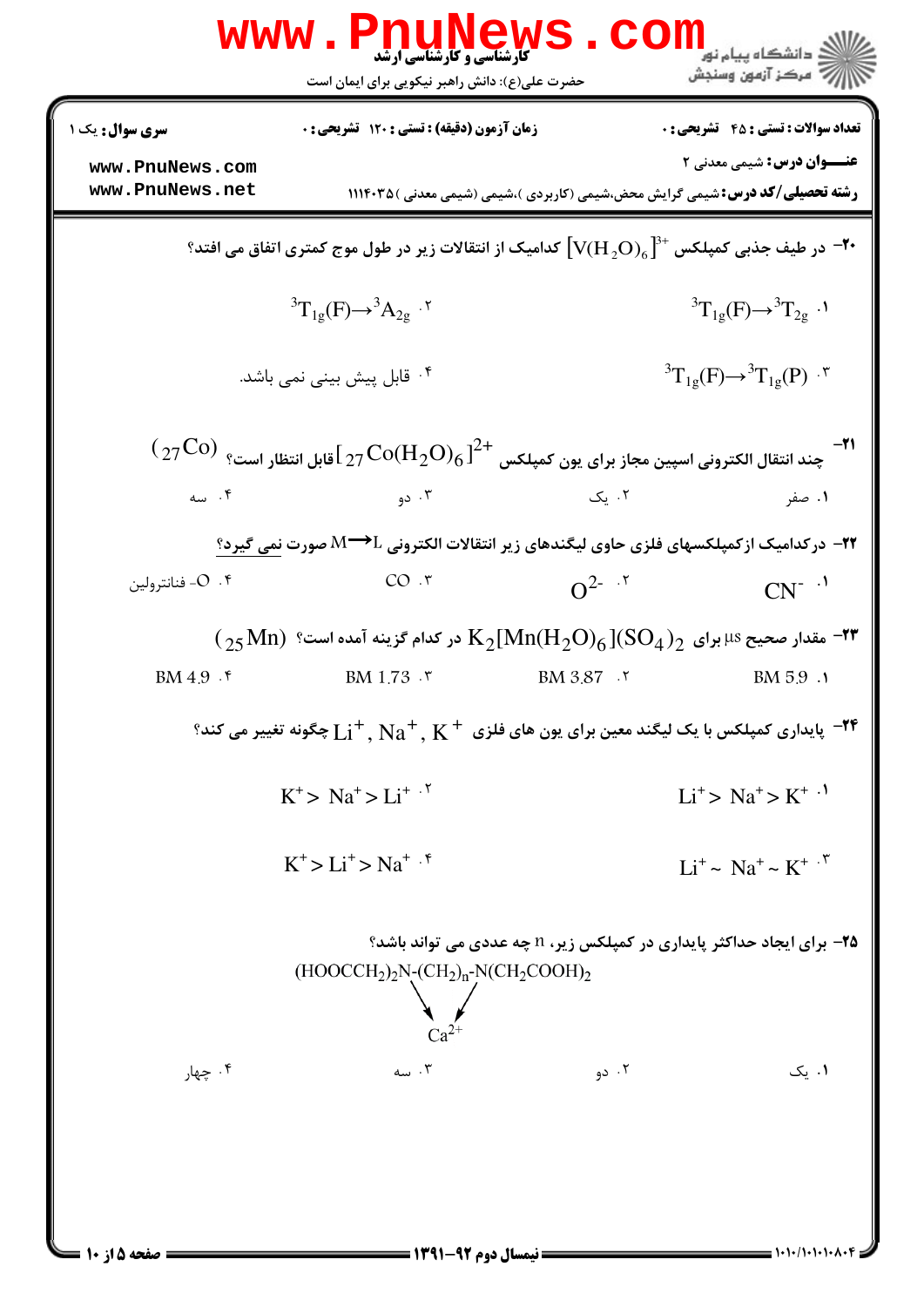| <b>WWW</b>                         | ews<br><b>کارشناسی و کارشناسی ارشد</b><br>حضرت علی(ع): دانش راهبر نیکویی برای ایمان است                   | <mark>ڪ دانشڪاه پيام نور</mark><br>ر <i>- مرڪ</i> ز آزمون وسنڊش                                                           |
|------------------------------------|-----------------------------------------------------------------------------------------------------------|---------------------------------------------------------------------------------------------------------------------------|
| <b>سری سوال :</b> ۱ یک             | <b>زمان آزمون (دقیقه) : تستی : 120 تشریحی : 0</b>                                                         | <b>تعداد سوالات : تستي : 45 - تشريحي : 0</b>                                                                              |
| www.PnuNews.com<br>www.PnuNews.net |                                                                                                           | <b>عنـــوان درس:</b> شیمی معدنی ۲<br><b>رشته تحصیلی/کد درس:</b> شیمی گرایش محض،شیمی (کاربردی )،شیمی (شیمی معدنی ) ۱۱۱۴۰۳۵ |
|                                    | کمپلکس حاصل از جانشینی یک مول از لیگندهای $\log\, {\rm K}$                                                | <b>۲۶</b> -<br>کدامیک از اعداد زیر به ترتیب از راست به چپ مربوط به                                                        |
|                                    | و $\left(\mathrm{Co}(\mathrm{H_2O)_6}\right)^{2+}$ و $\mathrm{dien}$ با لیگندهای آب در یون کمپلکس $^{2+}$ |                                                                                                                           |
|                                    | $8.1 - 6$ $.7$                                                                                            | $6 - 6$ ·                                                                                                                 |
|                                    | $6 - 8.1$ $\cdot$ <sup>6</sup>                                                                            | $8.1 - 8.1$ $\cdot$ $\cdot$                                                                                               |
|                                    |                                                                                                           | $\rm \ (29Cu)$ در يون كمپلكس $\rm \ [Cu(en)_3\ ]^{2+}$ چند حلقه تحت كشش هستند؟ $\rm \ ^{\rm \bullet}$                     |
| ۰۴ صفر                             | ۰۳ سه $\cdot$                                                                                             | ۰۲ دو<br>۰۱ یک                                                                                                            |
|                                    |                                                                                                           | او ${\rm Mn(CO)_5 SC}$ به ترتیب از راست به چپ ${\rm Mn(CO)_5 NCS}$ ( ${\rm Mn(CO)_5 SC}$ ) به ترتیب از راست به چپ $^{-1}$ |
|                                    |                                                                                                           | در کدام گزینه آمده است؟ (واحدها بر حسب $\mathrm{cm}^{-1}$ می باشد)                                                        |
|                                    | $V \cdot \Delta = \Delta V \Delta$ .                                                                      | $V \cdot \Delta = V \cdot \Delta$ .                                                                                       |
|                                    | $\lambda Y_0 - V_0$ .                                                                                     | $\lambda Y_0 - \lambda Y_0$ .                                                                                             |
|                                    |                                                                                                           | - کمپلکسهای ${\rm [CoCl_6\,],[CoCH_3)}_{6}$ آسبت به هم  هستند. The ${\rm [CoCH_3)}_{6}$                                   |
|                                    | ۰۲ ایزومری اتصال                                                                                          | ۰۱ ایزومری یونش                                                                                                           |
|                                    | ۰۴ ایزومری بسپارش                                                                                         | ۰۳ ایزومری نوری                                                                                                           |
|                                    |                                                                                                           |                                                                                                                           |
|                                    |                                                                                                           |                                                                                                                           |
|                                    |                                                                                                           |                                                                                                                           |
|                                    |                                                                                                           |                                                                                                                           |
|                                    |                                                                                                           |                                                                                                                           |

 $= 1 - 1 - 1 - 1 - 1 - 1 - 1$ 

**= صفحه ۶ از ۱۰ =**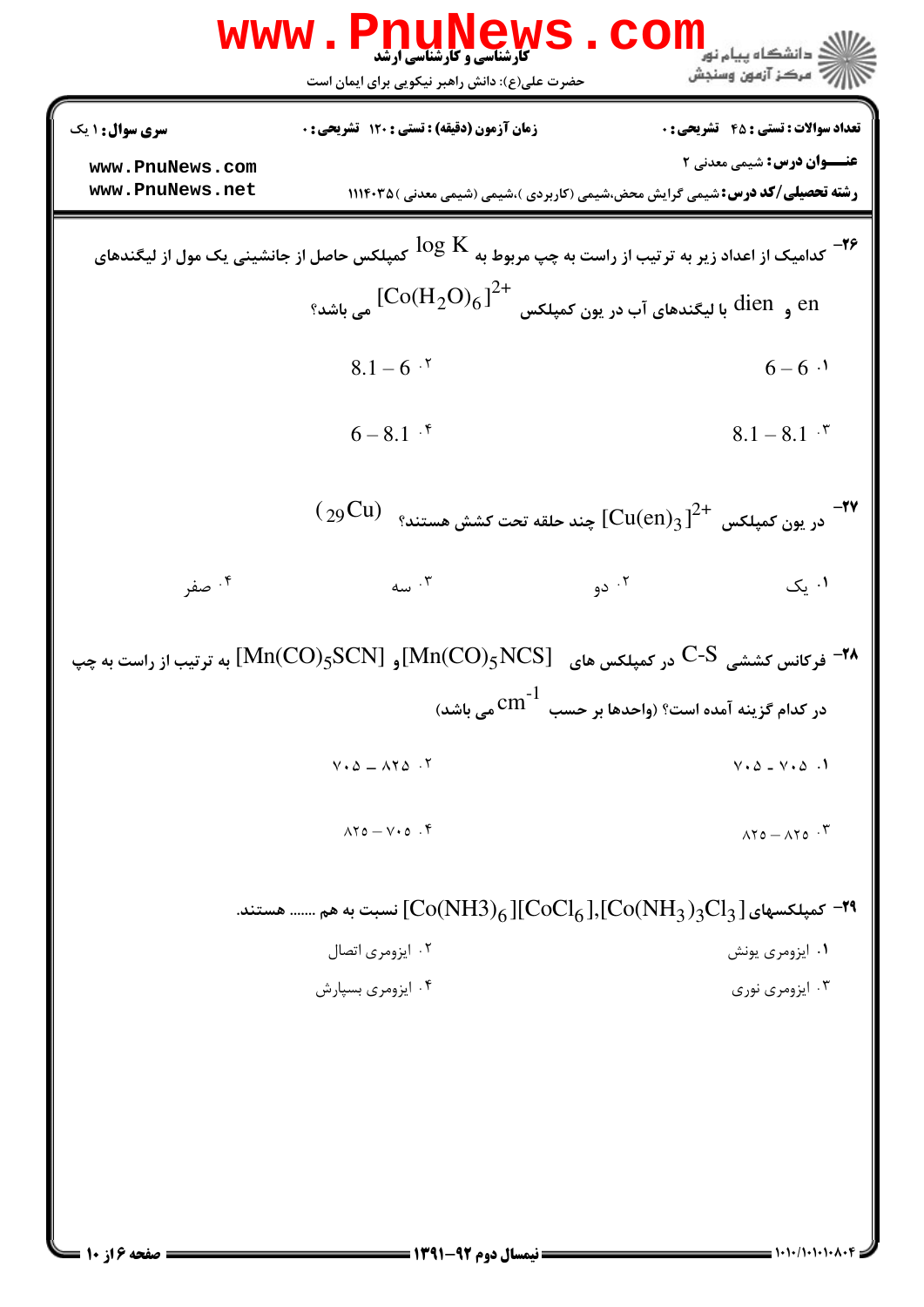|                        | www.Pnu<br><b>کارشناسی و کارشناسی ارشد</b><br>حضرت علی(ع): دانش راهبر نیکویی برای ایمان است | ر دانشگاه پيام نور <mark>−</mark><br>ا∛ مرکز آزمون وسنجش                                                                                           |
|------------------------|---------------------------------------------------------------------------------------------|----------------------------------------------------------------------------------------------------------------------------------------------------|
| <b>سری سوال : ۱ یک</b> | زمان آزمون (دقیقه) : تستی : 120 تشریحی : 0                                                  | <b>تعداد سوالات : تستی : 45 - تشریحی : 0</b>                                                                                                       |
| www.PnuNews.com        |                                                                                             | <b>عنـــوان درس:</b> شیمی معدنی ۲                                                                                                                  |
| www.PnuNews.net        |                                                                                             | <b>رشته تحصیلی/کد درس:</b> شیمی گرایش محض،شیمی (کاربردی )،شیمی (شیمی معدنی ) ۱۱۱۴۰۳۵                                                               |
|                        |                                                                                             | در کمپلکسهای مسطح مربعی به فرم کلی $^{11\pm}$ $[{\rm Ma}_2{\rm b}_2]^{\rm n}$ ( $^3$ و $^1$ لیگاند تک دندانه ای هستند) گروه نقطه ای ایزومر $^{-1}$ |
|                        |                                                                                             | سیس و ترانس به ترتیب از راست به چپ عبارتند از ؟                                                                                                    |
|                        | $C_2-D_{2h}$ $\cdot$ $^\intercal$                                                           | $C_{2h} - C_{2v}$ .                                                                                                                                |
|                        | $D_{2h}-C_{2v}$ $\cdot$ $\sp{\ast}$                                                         | $D_{2d}-C_{2v}$ $\cdot^\intercal$                                                                                                                  |
|                        |                                                                                             | کرو ${\rm Co(en)}_2{\rm Cl}_2$ ادر فرم ایزومری  ایزومری نوری است. ${\rm \mathsf{F}}^1$                                                             |
|                        | ۰۲ سیس- دارای                                                                               | ۰۱ سیس- فاقد                                                                                                                                       |
|                        | ۰۴ هیچکدام                                                                                  | ۰۳ ترانس- دارای                                                                                                                                    |
|                        |                                                                                             | م در آنها $a,b,c,d$ ایگندهای تک دندانه هستند،  ایزومری نوری می باشند. "Mabcd ] $^{-{\textsf{FT}}}$ کمپلکسهای  از نوع $^{-{\textsf{FT}}}$           |
|                        | ۰۲ مسطح مربعی – فاقد                                                                        | ٠١. چهاروجهي – فاقد                                                                                                                                |
|                        | ۰۴ هیچکدام                                                                                  | ۰۳ چهاروجهی – دارای                                                                                                                                |
|                        |                                                                                             | ۳۳− کدامیک از کمپلکسهای زیر طبق دسته بندی تاوبه تغییرپذیر هستند؟ (25P− 23V, 24Cr, 26Fe                                                             |
|                        | $[V(o\text{-phen})_3]^{3+}$ .                                                               | $[Cr(H2O)6]3+$ .                                                                                                                                   |
|                        | [Fe(CN) <sub>6</sub> ] <sup>3–.5</sup>                                                      | ${[Cr(CN)6]}^{4- .7}$                                                                                                                              |
|                        |                                                                                             |                                                                                                                                                    |
|                        |                                                                                             |                                                                                                                                                    |
|                        |                                                                                             |                                                                                                                                                    |
|                        |                                                                                             |                                                                                                                                                    |
|                        |                                                                                             |                                                                                                                                                    |
|                        |                                                                                             |                                                                                                                                                    |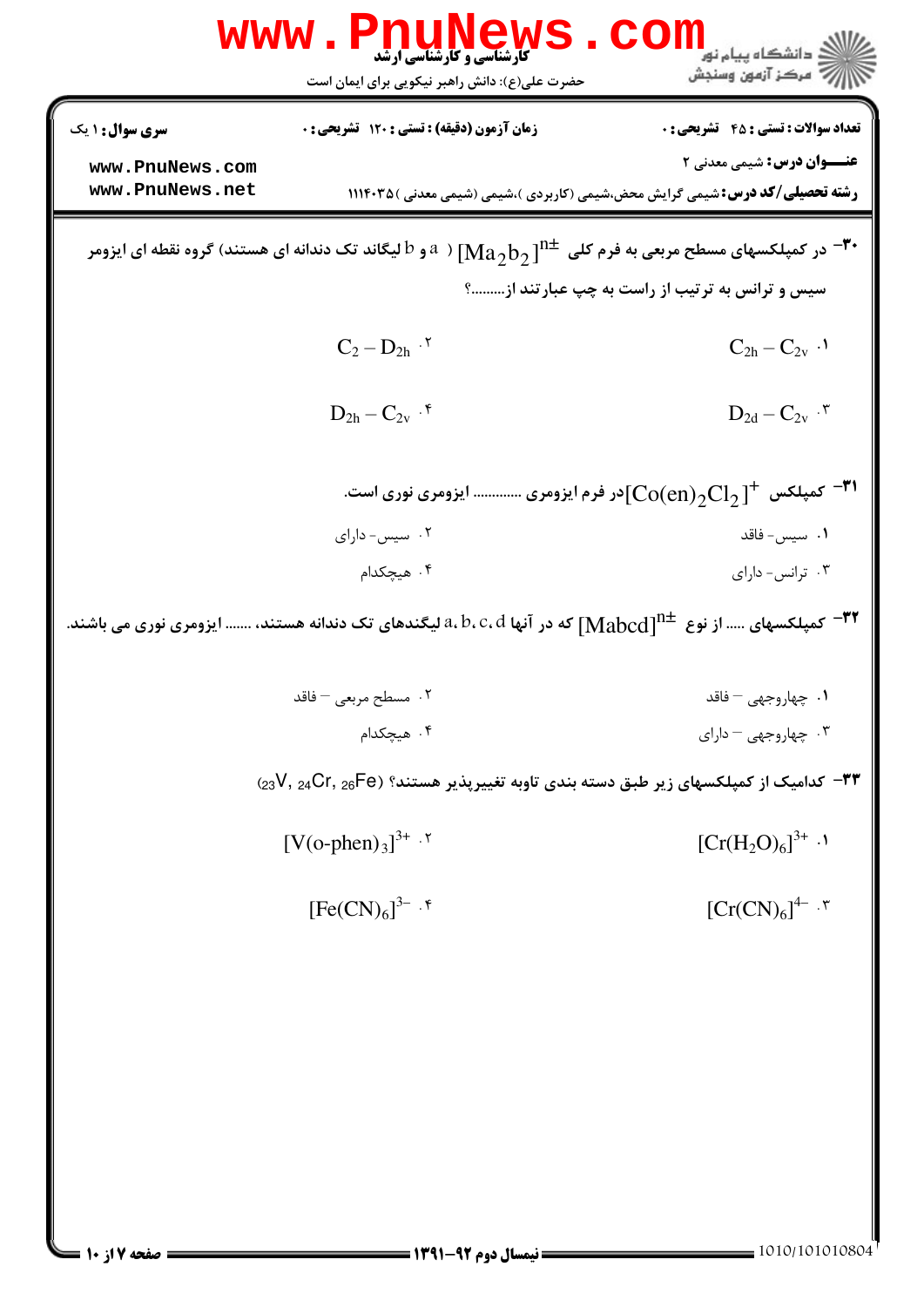|                                                             | <b>WWW . F</b><br><b>کارشناسی و کارشناسی ارشد</b><br>حضرت علی(ع): دانش راهبر نیکویی برای ایمان است                                 | :انشگاه پیام نور<br>مركز آزمون وسنجش                                                          |
|-------------------------------------------------------------|------------------------------------------------------------------------------------------------------------------------------------|-----------------------------------------------------------------------------------------------|
| <b>سری سوال:</b> یک ۱<br>www.PnuNews.com<br>www.PnuNews.net | زمان آزمون (دقیقه) : تستی : 120 تشریحی : 0<br><b>رشته تحصیلی/کد درس:</b> شیمی گرایش محض،شیمی (کاربردی )،شیمی (شیمی معدنی ) ۱۱۱۴۰۳۵ | <b>تعداد سوالات : تستي : 45 گشریحي : 0</b><br><b>عنـــوان درس:</b> شیمی معدنی ۲               |
|                                                             | واکنش زیر از طریق مکانیسم $\rm SN1CB$ انجام می شود. کدامیک از گزینه های زیر مربوط به رابطه ی سرعت این واکنش $^{-\dagger\dagger}$   | است؟                                                                                          |
| $[Co(NH3)5Cl]2+ + H2O \rightarrow [Co(NH3)5H2O]3+ + Cl-$    |                                                                                                                                    |                                                                                               |
|                                                             |                                                                                                                                    | $V = k_1 [[Co(NH_3)_5Cl]^{2+}]$ .                                                             |
|                                                             |                                                                                                                                    | $V = k_2 [[Co(NH_3)_5Cl]^2^+][OH^-]$ .                                                        |
|                                                             |                                                                                                                                    | $V = k_2[[CO(NH_3)_5Cl]^2^+][H_2O]^{-1}$                                                      |
|                                                             |                                                                                                                                    | $V = k_2 [[Co(NH_3)_5Cl]^2^+][Cl^-]$ . <sup>6</sup>                                           |
|                                                             | در واكنش انتقال الكترون بين دو كمپلكس $\mathrm{[Fe(H_2O)_6]}^{3+}$ و $\mathrm{[Fe(H_2O)_6]}^{2+}$ ، انرژى فعال سازى صرف  مى        | -35<br>شود.                                                                                   |
|                                                             | ۰۱ كاهش طول پيوندها در كمپلكس  (Fe(II و افزايش طول پيوندها در كمپلكس (Fe(III                                                       |                                                                                               |
|                                                             | <sup>7</sup> · كاهش طول پیوندها در كمپلكس (Fe(III و افزايش طول پيوندها در كمپلكس (Fe(II                                            |                                                                                               |
|                                                             |                                                                                                                                    | ۰۳ کاهش طول پیوند در هر دو کمپلکس                                                             |
|                                                             |                                                                                                                                    | ۰ <sup>۲ .</sup> افزایش طول پیوند در هر دو کمپلکس                                             |
|                                                             | ۳۶– در واکنشهای اکسایش-کاهش از طریق مکانیسم لایه داخلی، انتقال لیگند پل ساز از  به  صورت می گیرد.                                  |                                                                                               |
|                                                             |                                                                                                                                    | ۰۱ اکسنده - کاهنده                                                                            |
|                                                             |                                                                                                                                    | ۰۲ کاهنده – اکسنده                                                                            |
|                                                             |                                                                                                                                    | ۰۳ در این مکانیسم انتقال لیگند پل ساز صورت نمی گیرد .<br>۰۴ بستگی به ماهیت لیگند پل ساز دارد. |
|                                                             |                                                                                                                                    |                                                                                               |

 $= 1 - 1 - 1 - 1 - 1 - 1$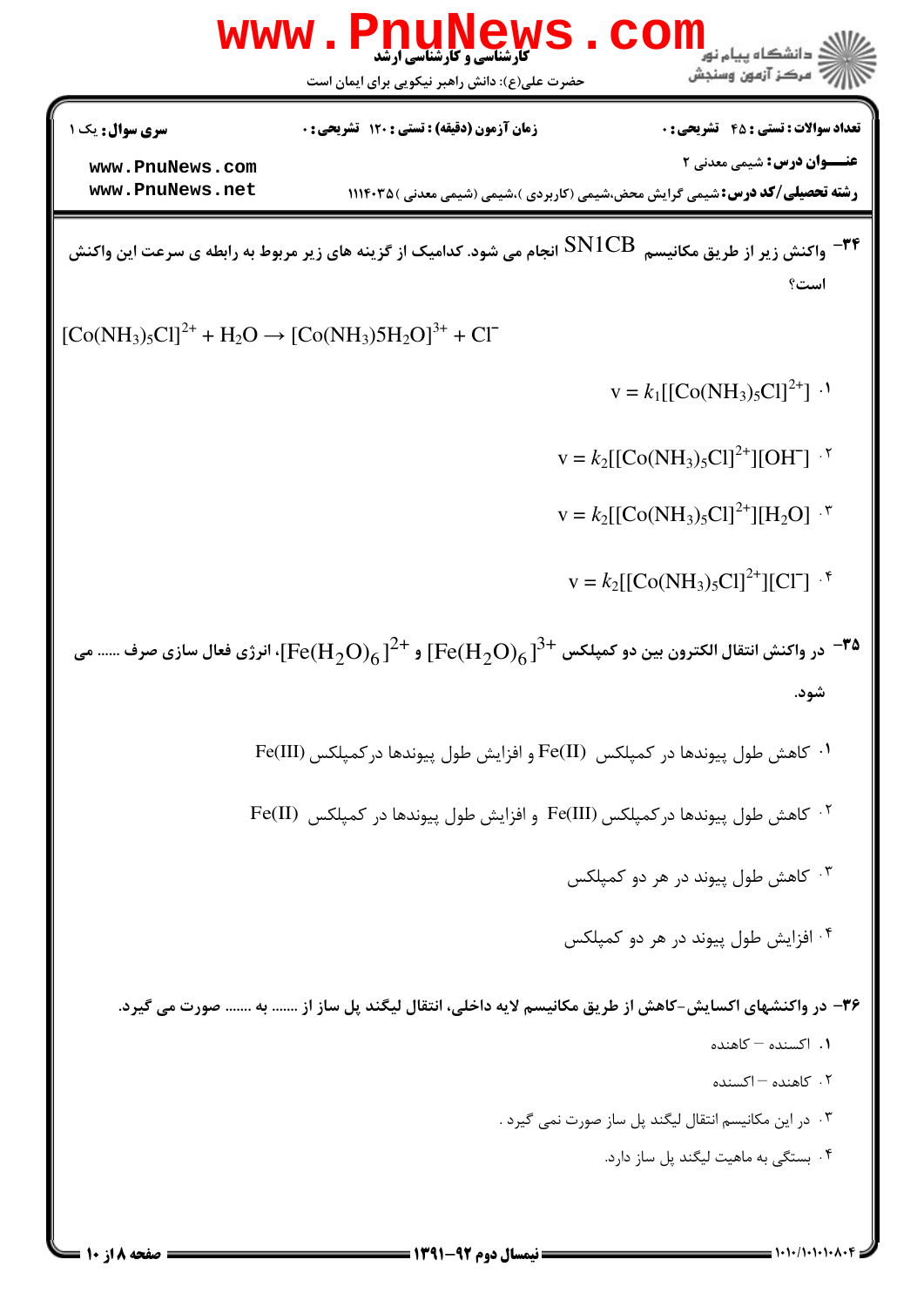|                                    | <b>WWW.PNU</b><br><b>ً کارشناسی و کارشناسی ارشد</b><br>حضرت علی(ع): دانش راهبر نیکویی برای ایمان است                                   |           | د دانشگاه پيام نور<br>ب آ مرڪز آزمون وسنڊش                                                                                 |
|------------------------------------|----------------------------------------------------------------------------------------------------------------------------------------|-----------|----------------------------------------------------------------------------------------------------------------------------|
| <b>سری سوال : ۱ یک</b>             | زمان آزمون (دقیقه) : تستی : 120 تشریحی : 0                                                                                             |           | <b>تعداد سوالات : تستی : 45 - تشریحی : 0</b>                                                                               |
| www.PnuNews.com<br>www.PnuNews.net |                                                                                                                                        |           | <b>عنـــوان درس:</b> شیمی معدنی ۲<br><b>رشته تحصیلی/کد درس:</b> شیمی گرایش محض،شیمی (کاربردی )،شیمی (شیمی معدنی )۱۱۱۴۰۳۵ ( |
|                                    | ۳۷− سرعت آب دار شدن کمپلکس $^{\rm t}$ [co(NH3)4Cl2]، کمپلکس $^{\rm t}$ CO(NH3)5Cl] می باشد.                                            |           |                                                                                                                            |
|                                    | برابر سریعتر از 10 <sup>3 . ۲</sup>                                                                                                    |           | ٠١. برابر با                                                                                                               |
|                                    | برابر کندتر از $10^3$ . <sup>و</sup>                                                                                                   |           | ۰۳ تا 10 <sup>11</sup> برابر کندتر از                                                                                      |
|                                    |                                                                                                                                        |           | ۳۸- محصول کدامیک از واکنشهای زیر یک ترکیب ترانس است؟                                                                       |
|                                    | $[PtCl_4]^2$ <sup>-</sup> $\frac{NH_3}{\sqrt{1-\frac{1}{2}}}$ $\frac{NO_2}{O_2}$ ?                                                     |           | $[PtCl_4]^2$ <sup>-</sup> $\frac{NH_3}{\longrightarrow}$ $\frac{NH_3}{\longrightarrow}$ ?                                  |
|                                    | ۰۴ هیچکدام                                                                                                                             |           | $[PtCl_4]^2$ <sup>-</sup> $\frac{NO_2}{\sqrt{}} \frac{NH_3}{\sqrt{}}$ ?                                                    |
|                                    | <sup>۳۹ –</sup> کدام گزینه میزان اثر ترانس را برای یون های <sup>421،</sup> Pd <sup>2+</sup> و 2 <sup>+1</sup> Pt به درستی نشان می دهد؟ |           |                                                                                                                            |
|                                    | $Ni^{2+} > Pd^{2+} > Pt^{2+}$ .                                                                                                        |           | $Pt^{2+} > Pd^{2+} > Ni^{2+}$ .                                                                                            |
|                                    | $Pd^{2+} > Ni^{2+} > Pt^{2+}$ . f                                                                                                      |           | $Pd^{2+} > Pt^{2+} > Ni^{2+}$ .                                                                                            |
|                                    | $\rm (1.30\,M)$ لاء گزینه ترتیب کاهش شعاع کووالانسی را به درستی نشان می دهد؟ ( $\rm Zn,~_{48}Cd,~_{80}Hg$ *                            |           |                                                                                                                            |
|                                    | $Zn > Cd > Hg$ .                                                                                                                       |           | $Hg \approx Cd > Zn$ .                                                                                                     |
|                                    | $Hg > Cd \approx Zn$ .                                                                                                                 |           | $Hg > Zn > Cd$ .                                                                                                           |
|                                    |                                                                                                                                        |           | $\rm ( \gamma \gamma Ti )$ درکدامیک از ترکیبات زیر انتقالات $\rm d \rightarrow d$ وجود دارد؟ ( $\rm T$ ر                   |
| $TiO2$ . $\zeta$                   | $TiOSO4.H2O7$                                                                                                                          | $TiCl4$ . | $Ti(H_2O)_6^{3+}$ .                                                                                                        |
|                                    |                                                                                                                                        |           |                                                                                                                            |